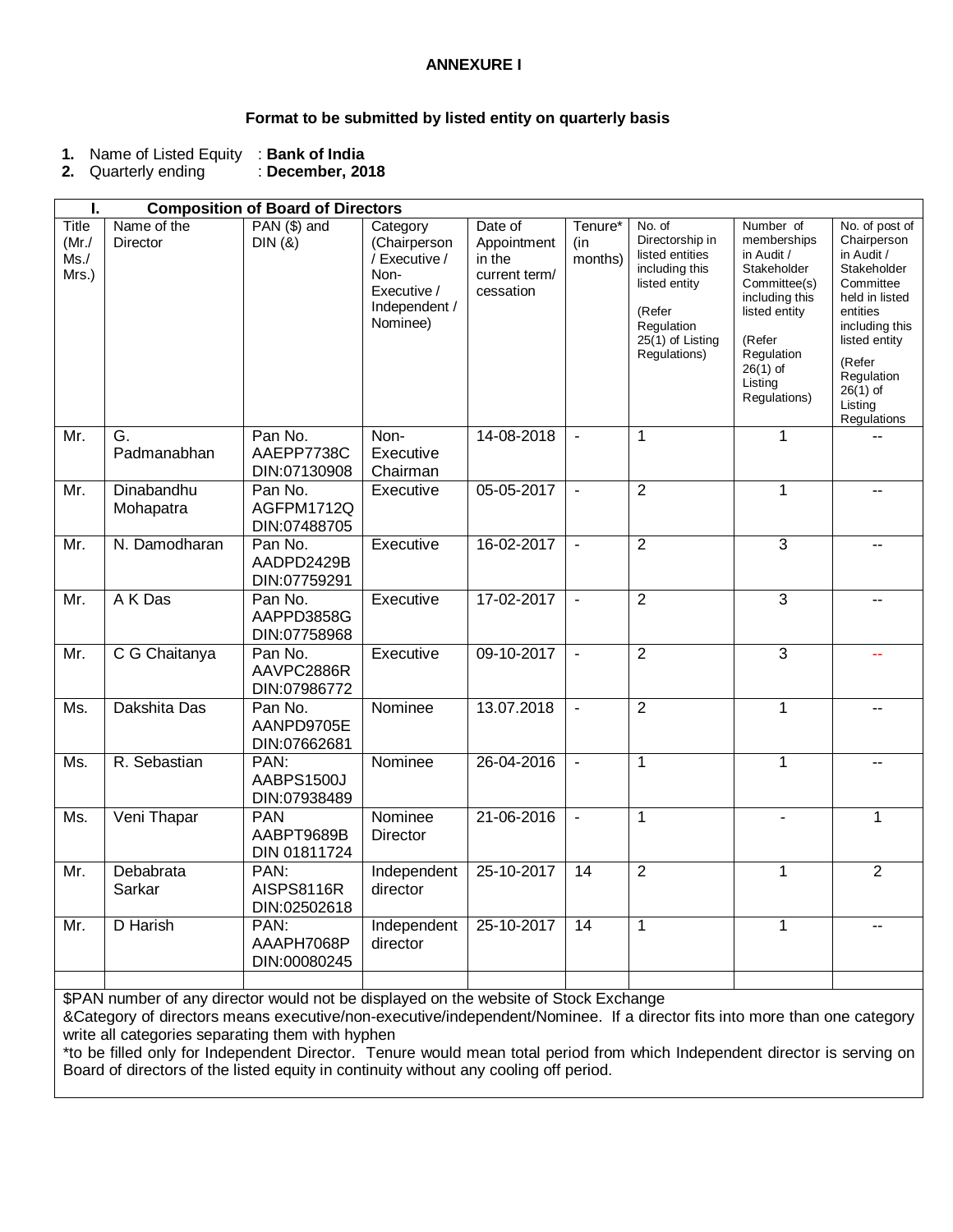## II. **Composition of Committees**

| Name of Committee                                                                                       | Name of Committee members | Category                         |  |  |  |
|---------------------------------------------------------------------------------------------------------|---------------------------|----------------------------------|--|--|--|
|                                                                                                         |                           | (Chairperson/Executive/Non-      |  |  |  |
|                                                                                                         |                           | Executive/Independent/Nominee)\$ |  |  |  |
| 1. Audit Committee                                                                                      | Ms. Veni Thapar           | Chairperson - Non-Executive      |  |  |  |
|                                                                                                         | Mr. A K Das               | Executive                        |  |  |  |
| <b>Constituted Vide RBI Circular</b>                                                                    | Ms. Dakshita Das          | Nominee                          |  |  |  |
| dated 26.09.1995                                                                                        | Ms. R. Sebastian          | Nominee                          |  |  |  |
|                                                                                                         | Mr. G Padmanabhan         | Nominee                          |  |  |  |
|                                                                                                         |                           |                                  |  |  |  |
| 2. Nomination Committee                                                                                 | Mr. G. Padmanabhan        | Chairman - Non-Executive         |  |  |  |
|                                                                                                         | Ms. Dakshita Das          | Nominee                          |  |  |  |
| Constituted vide RBI Circular                                                                           | Ms. Veni Thapar           | Non-Executive                    |  |  |  |
| No. DBOD, No. BC, No.                                                                                   |                           |                                  |  |  |  |
| 47/29.39.001.2007-08 dated                                                                              |                           |                                  |  |  |  |
| November 1, 2007                                                                                        |                           |                                  |  |  |  |
|                                                                                                         |                           |                                  |  |  |  |
| 3. Risk Management                                                                                      | Mr. G Padmanabhan         | Chairman - Non-Executive         |  |  |  |
| <b>Committee</b>                                                                                        | Mr. Dinabandhu Mohapatra  | Executive                        |  |  |  |
|                                                                                                         | Mr. N Damodharan          | Executive                        |  |  |  |
| <b>Constituted vide RBI Circular</b>                                                                    | Mr. A K Das               | Executive                        |  |  |  |
| on Basel 3 Capital Regulations                                                                          | Mr. C G Chaitanya         | Executive                        |  |  |  |
|                                                                                                         | Ms. Veni Thapar           | Non-Executive                    |  |  |  |
|                                                                                                         | Mr. Debabrata Sarkar      | Independent                      |  |  |  |
|                                                                                                         | Mr. D Harish              | Independent                      |  |  |  |
|                                                                                                         |                           |                                  |  |  |  |
| 4. Stakeholders                                                                                         | Mr. Debabrata Sarkar      | Chairman - Independent           |  |  |  |
| <b>Relationship Committee</b>                                                                           | Mr. D Harish              | Independent                      |  |  |  |
|                                                                                                         | Mr. N Damodharan          | Executive                        |  |  |  |
| <b>Constituted vide Listing</b>                                                                         | Mr. A K Das               | Executive                        |  |  |  |
| Regulations.                                                                                            | Mr. C G Chaitanya         | Executive                        |  |  |  |
|                                                                                                         |                           |                                  |  |  |  |
| \$Category of directors means executive/non-executive/independent/Nominee. If a director fits into more |                           |                                  |  |  |  |
| than one category write all categories separating them with hyphen.                                     |                           |                                  |  |  |  |
|                                                                                                         |                           |                                  |  |  |  |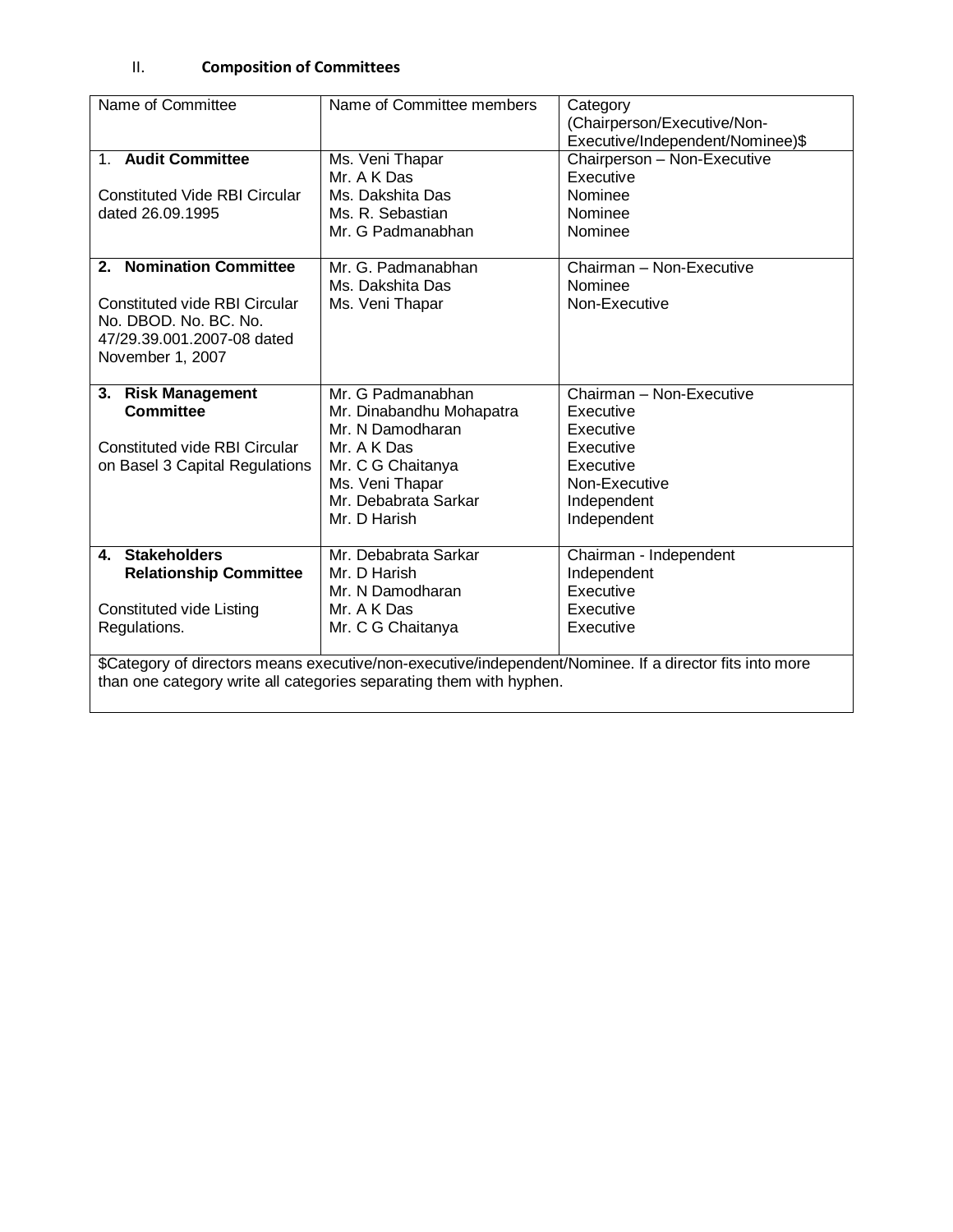| <b>Meeting of Board of Directors</b><br>III.                                                                                             |                                                                      |                                                        |                                                                               |                                            |  |
|------------------------------------------------------------------------------------------------------------------------------------------|----------------------------------------------------------------------|--------------------------------------------------------|-------------------------------------------------------------------------------|--------------------------------------------|--|
| Date(s) of Meeting (if any)<br>in the previous quarter                                                                                   | Date(s) of Meeting (if any) in the relevant<br>quarter               |                                                        | Maximum gap between<br>any two consecutive<br>meetings (in number of<br>days) |                                            |  |
| 31.07.2018<br>1 <sub>1</sub><br>2.<br>09.08.2018<br>10.09.2018<br>3.<br>27.09.2018<br>4.                                                 | 11.10.2018<br>1 <sub>1</sub><br>12.11.2018<br>2.<br>07.12.2018<br>3. |                                                        | 33 days                                                                       |                                            |  |
|                                                                                                                                          |                                                                      |                                                        |                                                                               |                                            |  |
| <b>Meeting of Committees</b><br>IV.                                                                                                      |                                                                      |                                                        |                                                                               |                                            |  |
| Date(s) of meeting of the<br>committee in the relevant                                                                                   | Whether<br>requirement of<br>Quorum met                              | Date(s) of meeting of the<br>committee in the previous |                                                                               | Maximum gap between<br>any two consecutive |  |
| quarter                                                                                                                                  | (details)                                                            | quarter                                                |                                                                               | meetings in numbers of<br>days*            |  |
| <b>AUDIT COMMITTEE</b>                                                                                                                   |                                                                      |                                                        |                                                                               |                                            |  |
| 11.10.2018<br>1.                                                                                                                         | Yes                                                                  | 1.                                                     | 31.07.2018                                                                    | 32 days                                    |  |
| 12.11.2018<br>2.                                                                                                                         | Yes                                                                  | 2.                                                     | 20.08.2018                                                                    |                                            |  |
| 3.<br>10.12.2018                                                                                                                         | Yes                                                                  | 3.                                                     | 27.09.2018                                                                    |                                            |  |
|                                                                                                                                          |                                                                      |                                                        |                                                                               |                                            |  |
|                                                                                                                                          |                                                                      |                                                        |                                                                               |                                            |  |
| <b>Nomination committee</b>                                                                                                              |                                                                      |                                                        |                                                                               |                                            |  |
| 1.                                                                                                                                       | Nil<br>Yes<br>Nil                                                    |                                                        |                                                                               | N.A                                        |  |
|                                                                                                                                          |                                                                      |                                                        |                                                                               |                                            |  |
| <b>Risk Management committee</b>                                                                                                         |                                                                      |                                                        |                                                                               |                                            |  |
| 27.11.2018<br>1.                                                                                                                         | Yes                                                                  | 1.                                                     | 30.07.2018                                                                    | 119 days                                   |  |
|                                                                                                                                          |                                                                      |                                                        |                                                                               |                                            |  |
| <b>Stakeholders Relationship Committee</b>                                                                                               |                                                                      |                                                        |                                                                               |                                            |  |
| 27.11.2018<br>1.                                                                                                                         | Yes                                                                  | 1.<br>10.09.2018                                       |                                                                               | 78 days                                    |  |
| *This information has to be mandatorily be given for audit committee, for rest of the committees giving<br>this information is optional. |                                                                      |                                                        |                                                                               |                                            |  |
| V.<br><b>Related Party Transactions</b>                                                                                                  |                                                                      |                                                        |                                                                               |                                            |  |
| <b>Subject</b>                                                                                                                           |                                                                      |                                                        | <b>Compliance status (Yes/No/NA)</b><br>refer note below                      |                                            |  |
| Whether prior approval of audit committee obtained                                                                                       |                                                                      | N.A.                                                   |                                                                               |                                            |  |
| Whether shareholder approval obtained for material RPT                                                                                   |                                                                      | N.A.                                                   |                                                                               |                                            |  |
| Whether details of RPT entered into pursuant to omnibus                                                                                  |                                                                      |                                                        | N.A.                                                                          |                                            |  |
| approval have been reviewed by Audit Committee                                                                                           |                                                                      |                                                        |                                                                               |                                            |  |
| <b>Note</b><br>1 In the column "Compliance Status", compliance or non-compliance maybe indicated by Yes/No/N.A.,                         |                                                                      |                                                        |                                                                               |                                            |  |

for example, if the Board has been composed in accordance with the requirements of Listing Regulations, "Yes" may be indicated. Similarly, in case the Listed has no related party transactions, the words "N.A." may be indicated.

2 If status is "No" details of non-compliance may be given here.